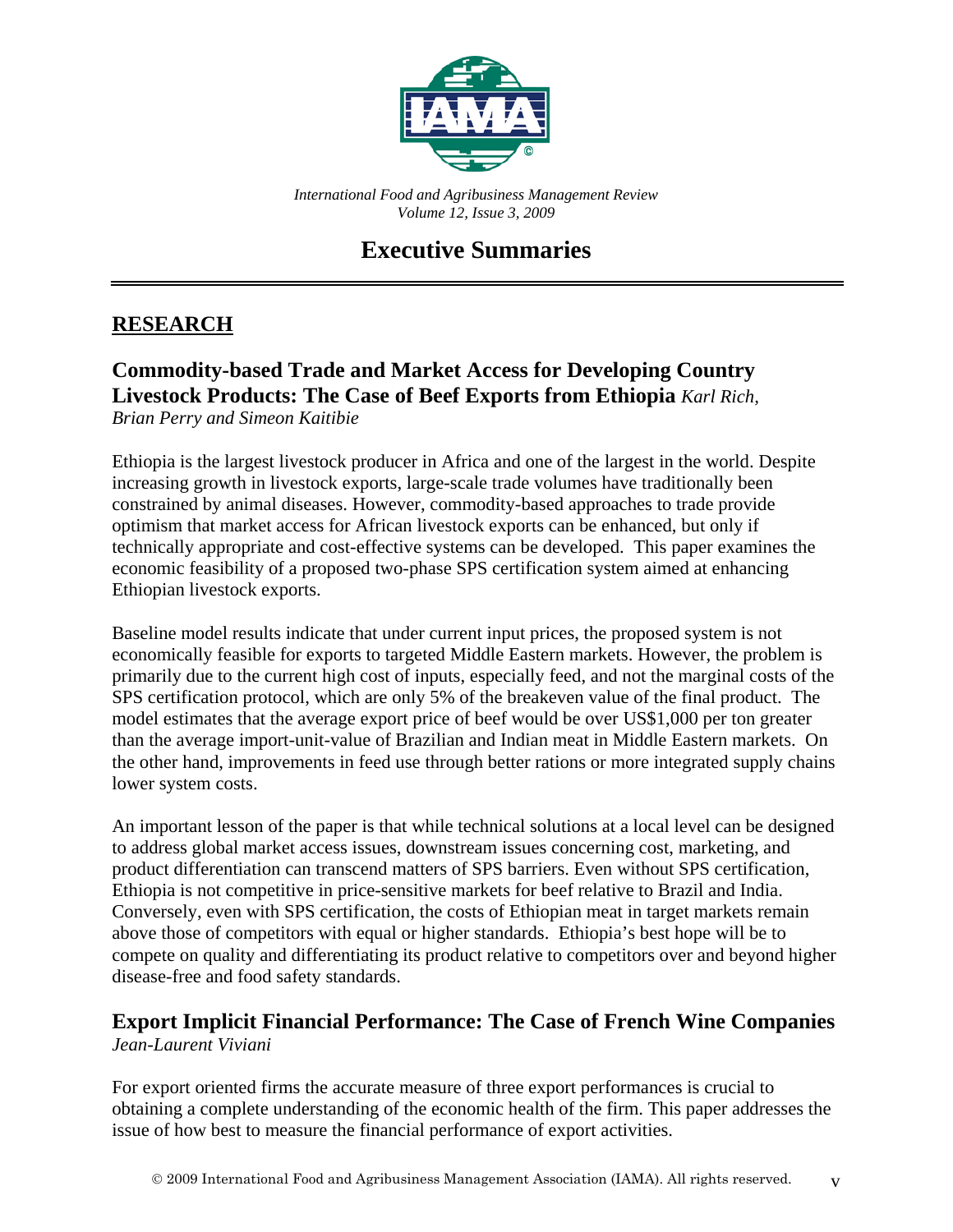The study presents a new export financial performance measurement approach based on portfolio theory. The company maximizes global return for a given risk or minimizing risk for a given return across domestic and export activities. The higher the contribution of export activities to global financial performance the greater should be the export intensity. This methodology calculates the implicit expected margin, the implicit margin risk of export activities, and the implicit correlation coefficient between domestic and export activities. The study setting is French wine companies selling either domestically and internationally, or both, from 2001-2005.

Export activities of French wine companies are found to be positive but not statistically significant margin to risk relationship than purely domestic firms. Said another way, it is not statistically significant that for the same level of risk; an exporting company obtains a better margin than a purely domestic company. In the case of French wine companies, this improvement of financial performance seems due to diversification rather than higher financial performance of export activities.

Managers of agribusiness firms might look at the diversification benefits of exports, not simply the higher margins. At the same time the higher margins of exporting may come with more highly correlated risk. Analyzing export financial performance measures and their decomposition may provide a more complete understanding of the economic performance and associated management strategies of the firm.

# **Entrepreneurial Supply Chains and Strategic Collaboration: The Case of Bagoss Cheese in Bagolino, Italy** *Vincent Amanor-Boadu, Piercarlo Marletta, and Arlo Biere*

Many small businesses and their small towns and communities are struggling to sustain their competitiveness in the face of increasing competition resulting from globalization. Almost as a backlash to the globalization trend, there has also been increased demand for certain local and/or traditional products, especially local food products. Interestingly, the technologies facilitating globalization also increase the potential for small businesses and their towns to collaborate in creating expanded markets for these local and/or traditional products. These opportunities and challenges create the need to develop innovative governance systems and improve intellectual property (IP) protection to enhance small local business competitiveness.

In this paper, we argue that the development, implementation and management of entrepreneurial supply chains can foster strategic collaborations that lead to the protection of IP embedded in local and/or traditional food products while enhancing the economic performance of supply chain participants. We define entrepreneurial supply chains as inter-firm relationships characterized by a mutual recognition of need for, and dependence on, one or more valuable assets that are inexhaustible in use but easily depreciated with misuse or abuse. The essence of entrepreneurial supply chains is their ability to facilitate participant alignment, and through that alignment, remove any inherent advantages associated with moral hazard and/or opportunism.

The research uses Bagòss cheese, produced in the small Italian village of Bagolino, as a case study to illustrate the characteristics of entrepreneurial supply chains and test the effect of IP protection and the governance system on performance. Because of the complexity of the relationships among the critical variables in the Bagòss supply chain, and the multiple feedback effects from those complex relationships, we use a system dynamic modeling approach for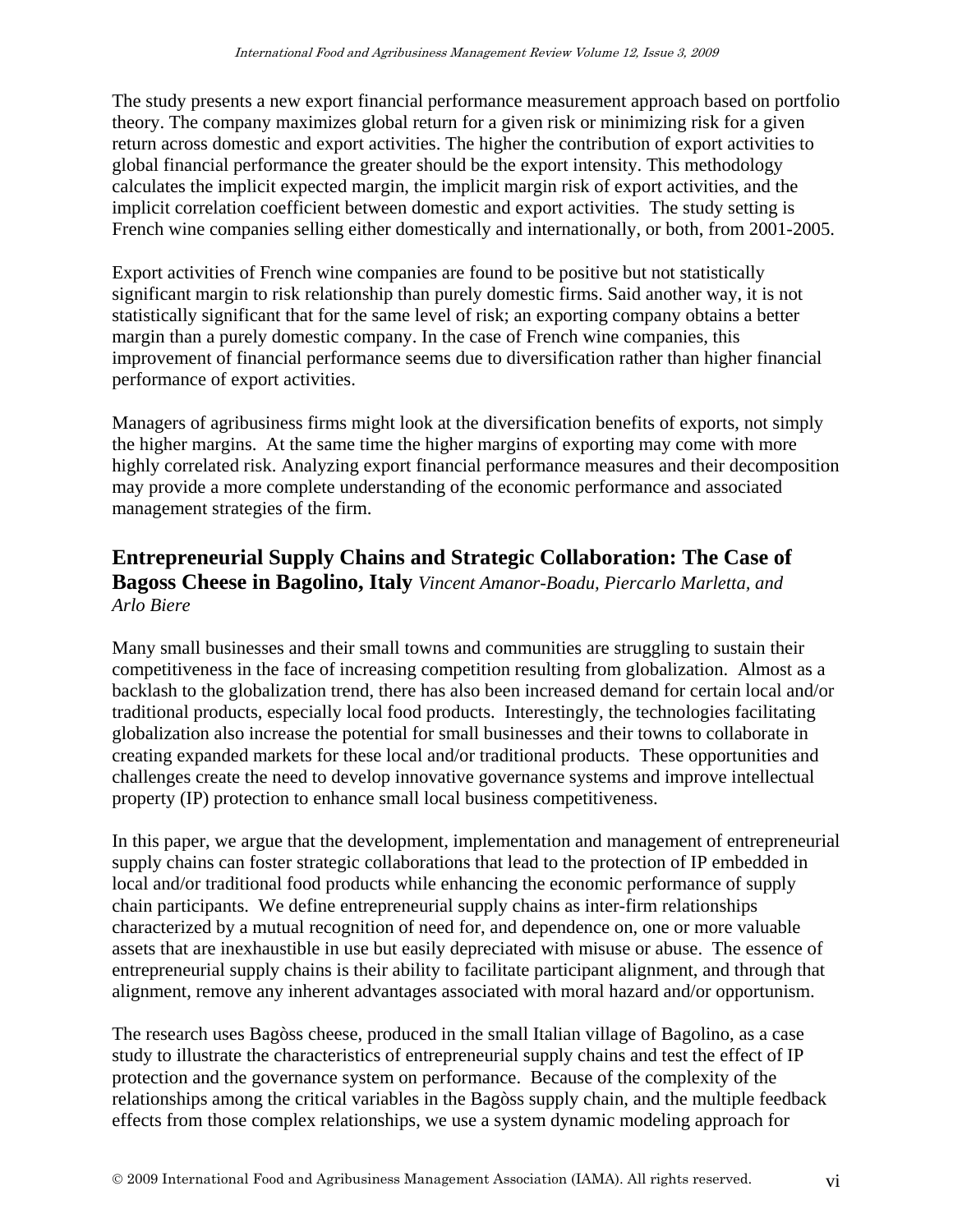simulating alternative governance and IP scenarios. The results show that sharing ownership of the common asset while ensuring ownership of products and customers under the entrepreneurial supply chain governance structure reduce moral hazard and/or opportunism risks across the supply chain. This, in turn, reduces the need to implement conformation systems such as inspection and penalties which increase associated transaction costs. The results also indicate that increasing and enforcing IP protection has the potential to increase prices and improve performance. Finally, the results indicate that recruiting organizations experiencing positive externalities from the supply chain's efforts—e.g., local governments which receive increased sales tax revenues—to help defray some of the intellectual property protection costs is beneficial to the supply chain. The study provides insights into organizing supply chain governance systems that minimize inherent incentives for opportunism and moral hazard, thereby reducing total transaction costs for their participants.

#### **Willingness to Pay for Improved Milk Quality in Northern Kenya Using**

**Experimental Auction** *Francis Obuoro Wayua, DeeVon Bailey, Mohamed Shibia, Moses Mamo, and D. Layne Coppock*

Pastoralists in northern Kenya depend on milk as a major source of protein in their diets. African pastoralists have traditionally held most of their financial asset portfolio in the form of livestock and have limited options to obtain outside cash income. This part of Africa is subject to frequent, severe droughts and livestock losses during drought periods can be very high. During drought periods, pastoralists are forced to sell livestock to try to raise money to buy grain or other sources of protein. As a result, local grain prices are often rising during times when local livestock prices are falling. These conditions place pastoralists in extremely precarious economic circumstances. Because drought stress causes milk production to decline, pastoralists are left with little or no milk for their household to consume or sell during these periods. Increasing cash income during wet periods would provide the poorest pastoralists with cash that could be used to buy grain for human consumption. Pastoralists may be able to diversify income by selling milk in nearby towns and cities. However, milk sold in open-air markets in communities in northern Kenya is often of low quality in terms of its sensory characteristics and is also often adulterated before sale. These markets are characterized by poor consumers who need to make choices about milk quality with virtually no information other than their own sensory perceptions. This study uses experimental auctions to determine if consumers in the border town of Moyale, Kenya are willing to pay for enhanced milk sensory characteristics and assurances.

The results suggest that even poor consumers are willing to pay for enhanced sensory characteristics and assurances if these can be communicated in a trusted manner. Older, relatively well-informed women are the group most willing to pay the highest prices for milk quality. The results also indicate that participants in this market are anxious to receive more information and assurances about the milk they consume. This may provide opportunities to pastoralists to devise methods for providing and certifying these types of assurances. Doing so may increase pastoralist incomes from milk sales while likely improving the overall quality of milk being sold in the Moyale market.

The results suggest that economic incentives exist for improving the quality of milk sold in these markets. Some of this improvement may be marginal and slow because infrastructure issues create time and distance barriers to providing high quality fresh milk. However, even small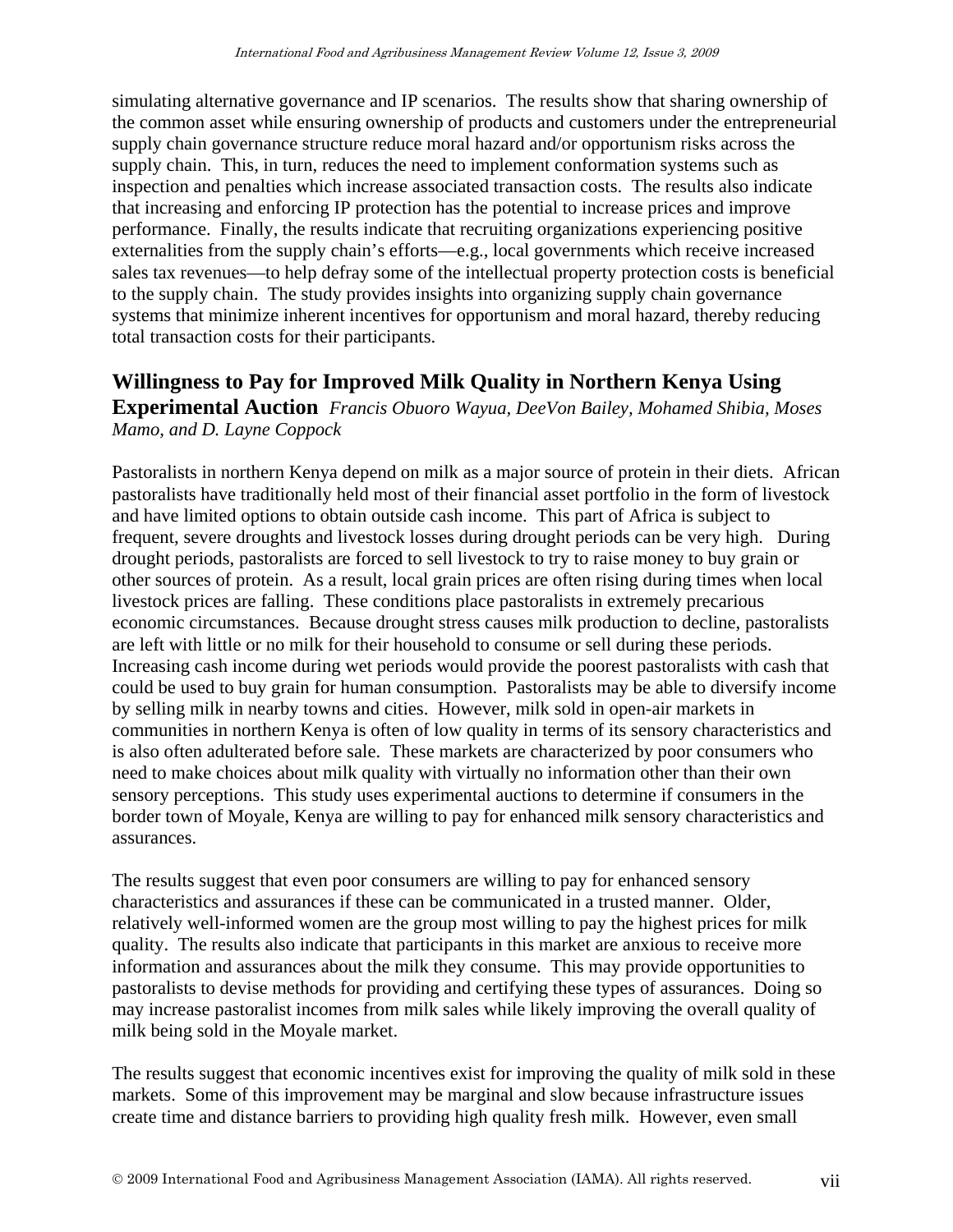improvements could potentially add value to the milk being sold in open-air markets. Pastoralists could also consider moving to town and perhaps purchasing feed for cows so that fresh milk could be provided in a timely manner to consumers. Participants in these markets appear to be demanding more information about the milk they are buying. Pastoralists could provide this information and assurances as economic incentives appear to be present to do so.

## **Export Chains of Fresh Apples in Qixia, Shandong China** *Xiaoyong Zhang,*

*Huanguang Qiu, and Zhurong Huang*

In just two decades, China has made a remarkable leap from nowhere to become the world's largest apple producer and exporter. China's emergence in the global apple market has gained substantial attention. The central question is how China made the transition from one extreme to the other. Particularly, how the apple chains in China connect millions of small-scale apple producers with modern sophisticated western consumers.

By applying two qualitative research techniques, focus group discussions and individual in-depth interviews, we were able to discuss these issues with various chain actors, such as the producers, collectors, importers, exporters, etc. This study demonstrates that the Chinese apple export chains are highly coordinated through long-term loyal network relationships and vertical integration. Five types of chain governance mechanisms have been distinguished that link smallscale apple farmers in China with export markets. They were named as 'multi party network', 'preferred farmers', 'nucleus farm', 'cooperatives' and 'contracting'. The five modes have different objectives, chain co-ordination mechanism, and institutional environments embedded. These institutional innovations have perfected chain performances by improving the efficiency of price transmission and generating higher profit margins for chain actors, in particular for small-scale farmers.

Two policy observations can be drawn from our Chinese experiences. The first observation is that globalization is beneficial to improving food safety and quality in China. During the process, globalization was not the goal but was instrumental to improve the product's quality and safety. The second observation is that China has a very reactive institutional mechanism that is capable to responds to the international demand for food safety in efficient ways. In just two decades, China has made a remarkable leap out of nowhere to become the world's largest apple producer and exporter. China's emergence in the global apple market has gained substantial attention. The central question is how China made the transition from one extreme to the other. Particularly, how the apple chains in China connect millions of small-scale apple producers with the modern sophisticated western consumers.

By applying two qualitative research techniques, focus group discussions and individual in-depth interviews, we were able to discuss these issues with various chain actors, such as the producers, collectors, importers, exporters, etc. This study demonstrates that the Chinese apple export chains are highly coordinated through long-term loyal network relationships and vertical integration. Five types of chain governance mechanisms have been distinguished that link smallscale apple farmers in China with export markets. They were named as 'multi party network', 'preferred farmers', 'nucleus farm', 'cooperatives' and 'contracting'. The five modes have different objectives, chain co-ordination mechanism, and institutional environments embedded. These institutional innovations have perfected chain performances by improving the efficiency of price transmission and generating higher profit margins for chain actors, in particular for small-scale farmers.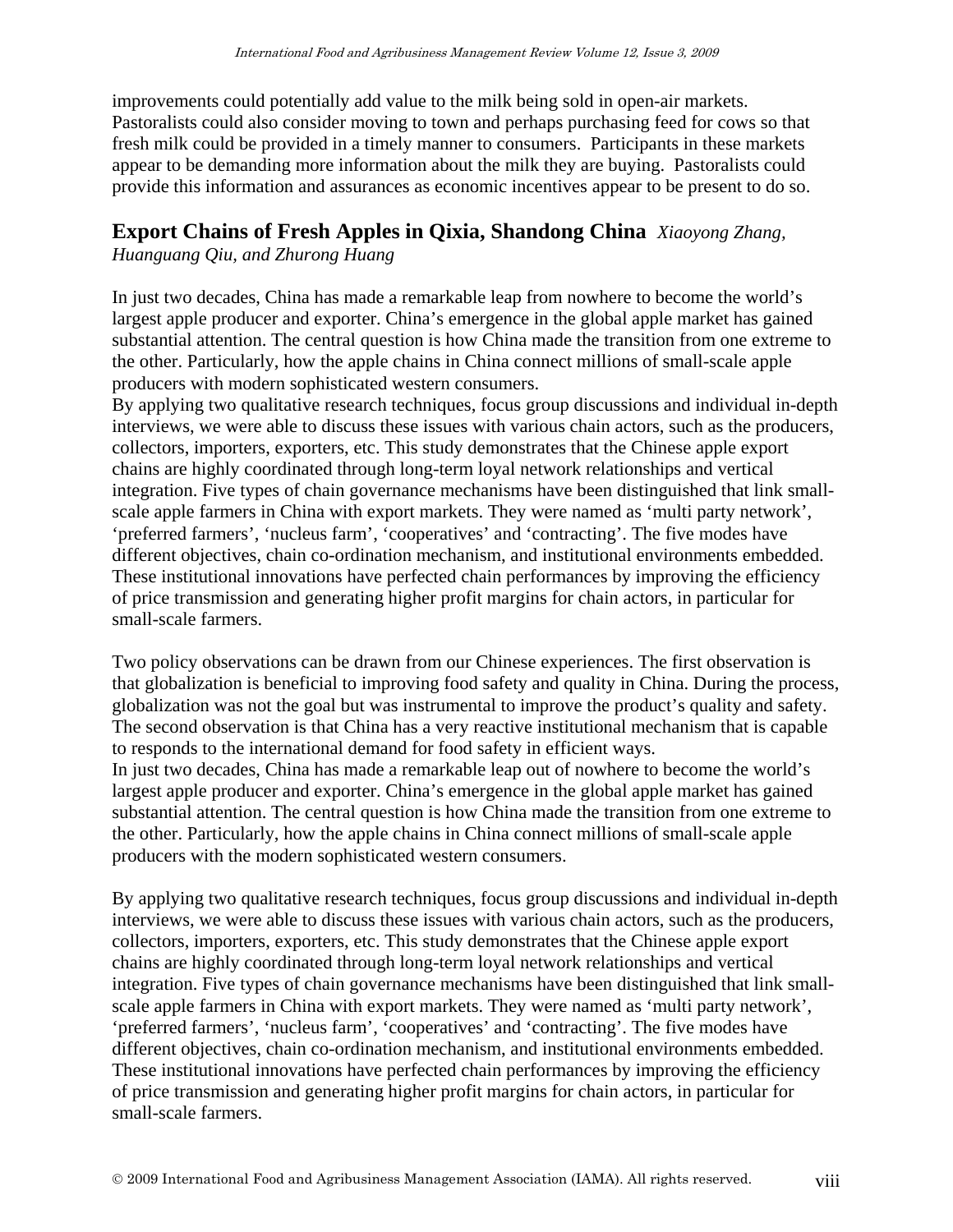Two policy observations can be drawn from our Chinese experiences. The first observation is that globalization is beneficial to improving food safety and quality in China. During the process, globalization was not the goal but was instrumental to improve the product's quality and safety. The second observation is that China has a very reactive institutional mechanism that is capable to responds to the international demand for food safety in efficient ways.

## **Of Junk Food and Junk Science** *Robert Collins and Gregory A. Baker*

We examine the claim, found frequently in the popular press, that junk food is the cause of the obesity epidemic in the U.S. We use data on the incidence of obesity in the U.S. and U.S. junk food consumption to test the hypothesis that junk food consumption Granger-causes obesity and vice-versa. The results of the Granger causality tests indicate no causality, in either direction, between junk food consumption and obesity rates.

We propose a rudimentary structural model of obesity in order to address the issues of specification error, simultaneity, etc., that plague much research on obesity. We show that because of the dynamic nature of weight status, there is no necessary reason to expect to find a statistical relation between a person's observed weight and the amount he or she is currently eating or exercising. Studies which regress weight, obesity, or the probability of obesity on eating and exercise patterns have serious specification error.

Our findings have significant implications for policymakers and food industry managers. Significantly, they argue against a simplistic explanation of the obesity problem and, therefore, a simple solution. A better understanding of the causes of obesity should lead to the development of policies that will effectively address the obesity problem. A more complete understanding of the causes of obesity should also allow food companies to profitably design, package, and market products that will enable consumers to make wise, healthful food choices.

# **Do Market Oriented Firms Demonstrate Clarity on Their Value Discipline? Evidence from Illinois Beef Producers**

*Eric T. Micheels and Hamish R. Gow*

Over the past two decades, the concept of a market orientation has been extensively developed and tested. Findings suggest market oriented firms achieve superior performance due to their ability to market products and services that more accurately match consumers' expressed and latent needs. It has been stated that one consequence of a market orientation is the firm's ability to express clarity on their value discipline and its value proposition; however, this hypothesis has yet to be empirically tested. Using a sample of Illinois beef producers, we develop and test a value discipline scale based on quality, relationships, pricing and production as these are major components of a customer's value proposition and we further analyze the impact a market orientation as well as other dynamic capabilities have on value discipline clarity.

In order to determine if market oriented firms demonstrate clarity in their choice of value discipline, scales were developed to measure both the market orientation as well as the value discipline of the firm. Existing scales to measure market orientation, innovativeness, and entrepreneurship were modified to relate to an agricultural audience. A new scale was developed